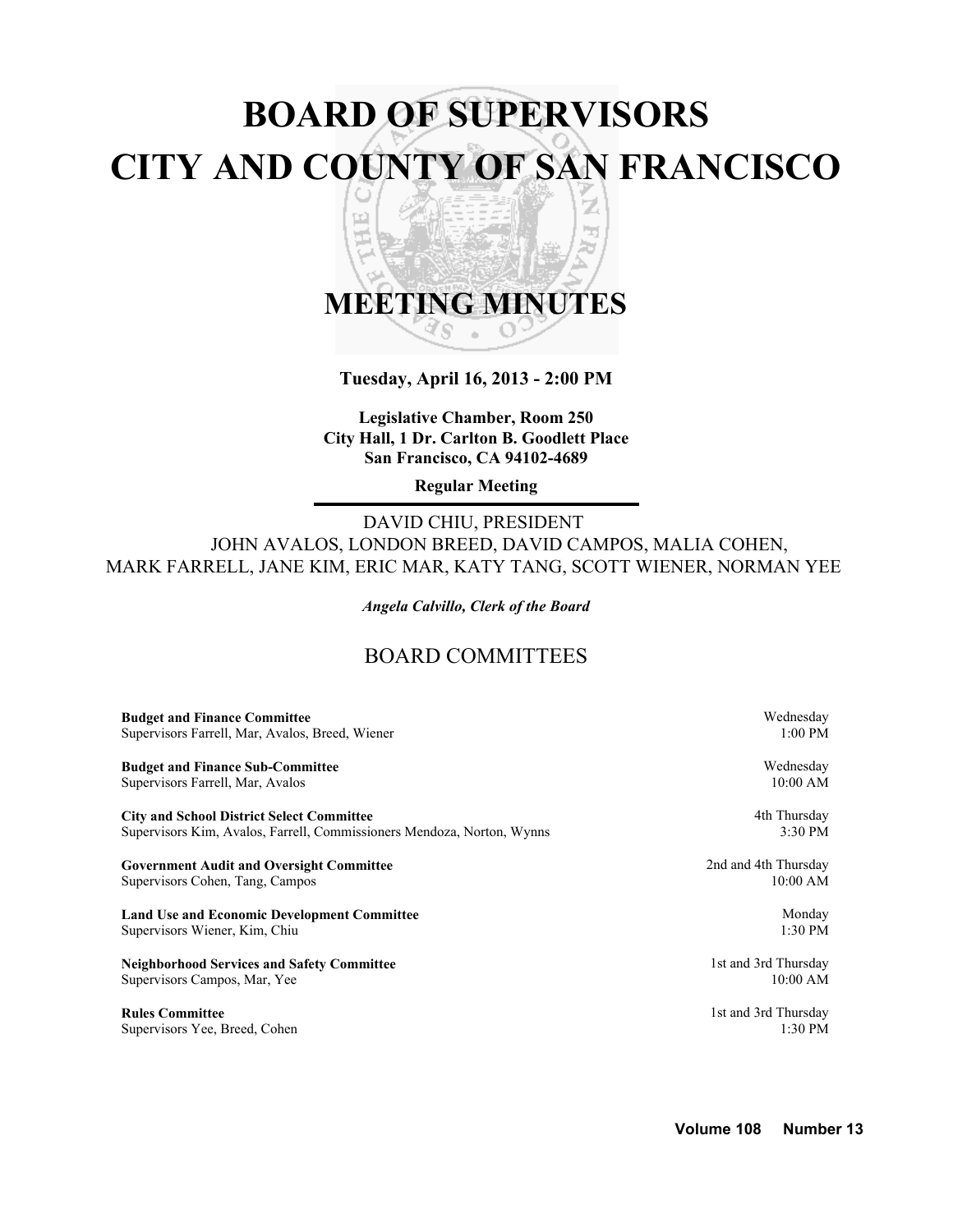**Members Present:** John Avalos, London Breed, David Campos, David Chiu, Malia Cohen, Mark Farrell, Jane Kim, Eric Mar, Katy Tang, Scott Wiener, and Norman Yee

## **ROLL CALL AND PLEDGE OF ALLEGIANCE**

*The meeting was called to order at 2:05 p.m. On the call of the roll, all Supervisors were noted present.*

## **AGENDA CHANGES**

*There were none.*

## **APPROVAL OF MEETING MINUTES**

**Supervisor Campos, seconded by Supervisor Breed, moved to approve the Board Meeting Minutes of March 12, 2013. The motion carried by the following vote:**

Ayes: 11 - Avalos, Breed, Campos, Chiu, Cohen, Farrell, Kim, Mar, Tang, Wiener, Yee

## **COMMUNICATIONS**

*There were none.*

## **CONSENT AGENDA**

### **Recommendations of the Budget and Finance Sub-Committee**

### **130221 [Payment of Reward to Doe One - \$250,000] Sponsor: Mayor** Ordinance authorizing payment of a \$250,000 reward to Doe One for supplying information leading to the arrest and conviction of the perpetrator who murdered Willie Allen. (Fiscal Impact)

**Ordinance No.** 072-13

**FINALLY PASSED**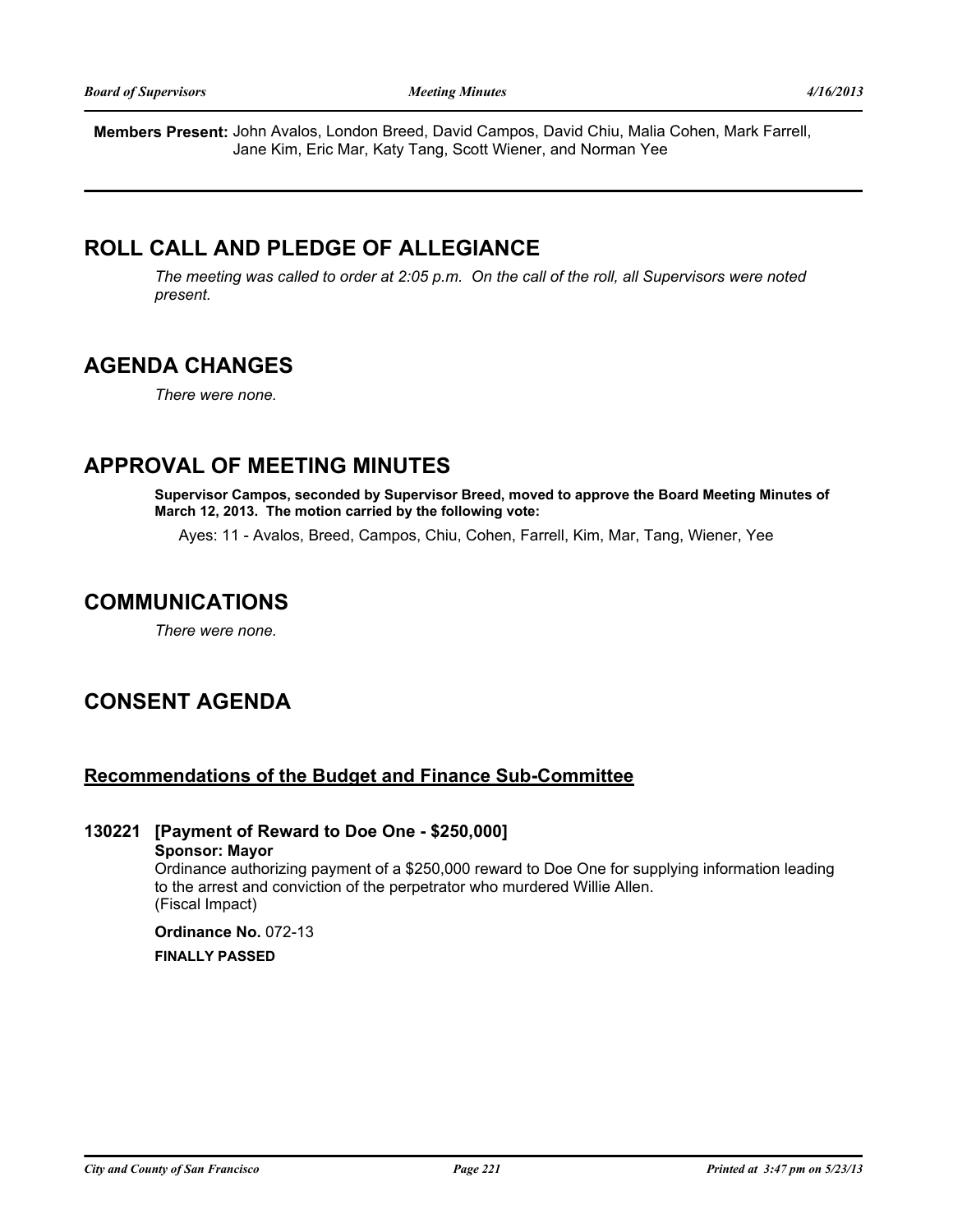### **130085 [Administrative Code - Establishing San Francisco City Hall Preservation Fund] Sponsor: Farrell**

Ordinance amending the Administrative Code, by adding Section 10.100-289, to establish a San Francisco City Hall Preservation Fund to receive donations and to authorize expenditures for the purpose of promoting the 100th anniversary of San Francisco City Hall, including promotional events, community outreach activities, preservation, maintenance, repair, improvements, and similar post-anniversary endeavors.

#### **Ordinance No.** 070-13

**FINALLY PASSED**

### **Recommendation of the Budget and Finance Committee**

### **130283 [Appropriation - Surplus Revenues, Expenditures, City Reserve for State Revenue Loss, and General Fund Reserve of \$44,857,000 Supporting Shortfalls - FY2012-2013]**

#### **Sponsor: Mayor**

Ordinance appropriating \$37,467,454 in the Department of Public Health, including \$3,092,849 of General Fund Reserves, \$8,410,605 of the City Reserves for State Revenue Loss, and \$2,600,000 from Community Mental Health Services; surplus hospital revenues of \$6,504,000 in General Hospital, \$12,560,000 of Laguna Honda Hospital Revenues, and \$4,300,000 of Laguna Honda Hospital Reserve for Debt Service (Senate Bill 1128) revenues are recognized, as well as expenditure reductions of \$7,389,546 and additional expenditures of \$34,520,000 at San Francisco General Hospital, and \$10,337,000 at Laguna Honda Hospital. (Fiscal Impact)

**Ordinance No.** 067-13 **FINALLY PASSED**

### **Recommendations of the Government Audit and Oversight Committee**

#### **121017 [Administrative Code - Citywide Coordination of Open Data Policy and Procedures] Sponsors: Mayor; Chiu**

Ordinance amending the Administrative Code, Sections 22D.2 and 22D.3, relating to San Francisco's open data policies and procedures and establishing the position and duties of Chief Data Officer and Departmental Data Coordinators.

## **Ordinance No.** 069-13

**FINALLY PASSED**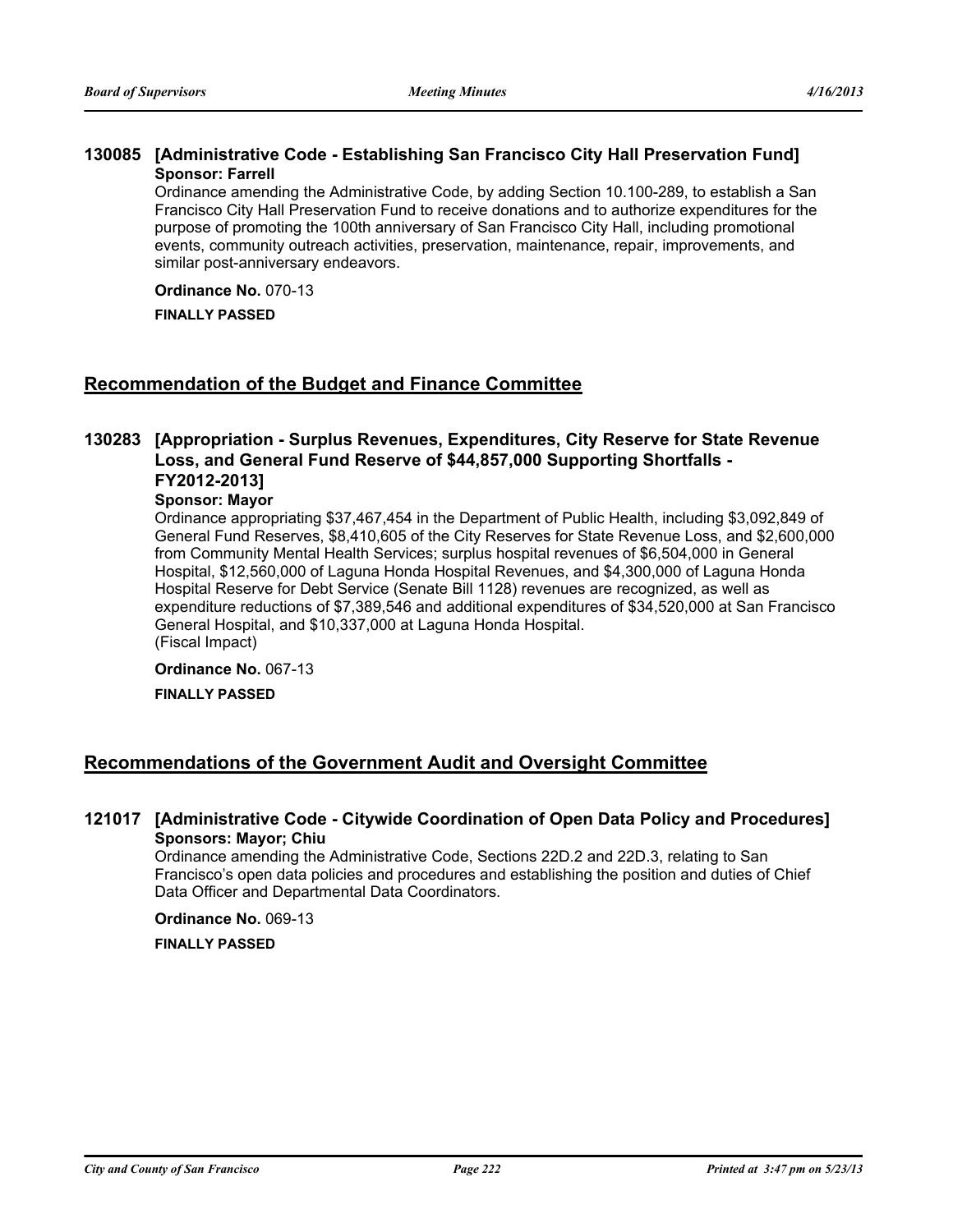### **130183 [Accept and Expend Grant - FY2012 Second Chance Act Juvenile Offender Reentry Program and Amendment to the Annual Salary Ordinance, FY2012-2013 - \$461,166] Sponsor: Breed**

Ordinance authorizing the Juvenile Probation Department (JPD) to retroactively accept and expend a grant in the amount of \$461,166 from the Office of Justice Programs for the United States Department of Justice for funding under the FY2012 Second Chance Act Juvenile Offender Reentry Program (Second Chance grant award); and amending Ordinance No. 165-12 (Annual Salary Ordinance, FY2012-2013 and FY2013-2014) to reflect the addition of one Class 2910 Social Worker grant-funded position (0.4 FTE) at JPD. (Fiscal Impact)

#### **Ordinance No.** 071-13

**FINALLY PASSED**

### **Recommendation of the Land Use and Economic Development Committee**

## **120474 [Planning, Administrative Codes - Transfer of Development Rights]**

**Sponsor: Chiu**

Ordinance amending the Planning Code, Sections 128 and 819, and Administrative Code, Section 10E.1, to permit the transfer of development rights from any eligible building in a Downtown Commercial (C-3) District or the South of Market Extended Preservation District to a development site in a C-3 District; require annual reporting of buildings designated as historic resources and of transferred development rights, and requiring a Preservation, Rehabilitation, and Maintenance Plan to be submitted with an application for Certificate of Transfer instead of with an application for Statement of Eligibility; and adopting environmental findings, Section 302, findings, and findings of consistency with the General Plan and the Priority Policies of Planning Code, Section 101.1.

**Ordinance No.** 068-13

**FINALLY PASSED**

### **Recommendations of the Rules Committee**

### **130071 [Settlement of Lawsuit - Espinoza (named in the complaint as Carlos Espinosa) - \$95,000]**

Ordinance authorizing settlement of the lawsuit filed by Carlos Cadena-Espinoza (named in the complaint as Carlos Espinosa) and Noemi Gereda-Cerrato against the City and County of San Francisco for \$95,000; the lawsuit was filed on January 6, 2011, in the Superior Court, Case No. CGC-11-507063; and removed on May 9, 2011, to the United States District Court - Northern District of California, Case No. 11-cv-02282 JSW; entitled Carlos Espinosa, et al., v. City and County of San Francisco, et al. (City Attorney's Office)

#### **PASSED, ON FIRST READING**

### **130167 [Settlement of Lawsuit - Jane Martin, et al. - \$1,748,840.74]**

Ordinance authorizing settlement of remaining claims in the lawsuit filed by various plaintiffs against the City and County of San Francisco for \$1,748,840.74; the lawsuit was filed on January 31, 2005, in San Francisco Superior Court, Case No. 436930; entitled Jane Martin, et al., v. City and County of San Francisco, et al. (City Attorney's Office)

#### **PASSED, ON FIRST READING**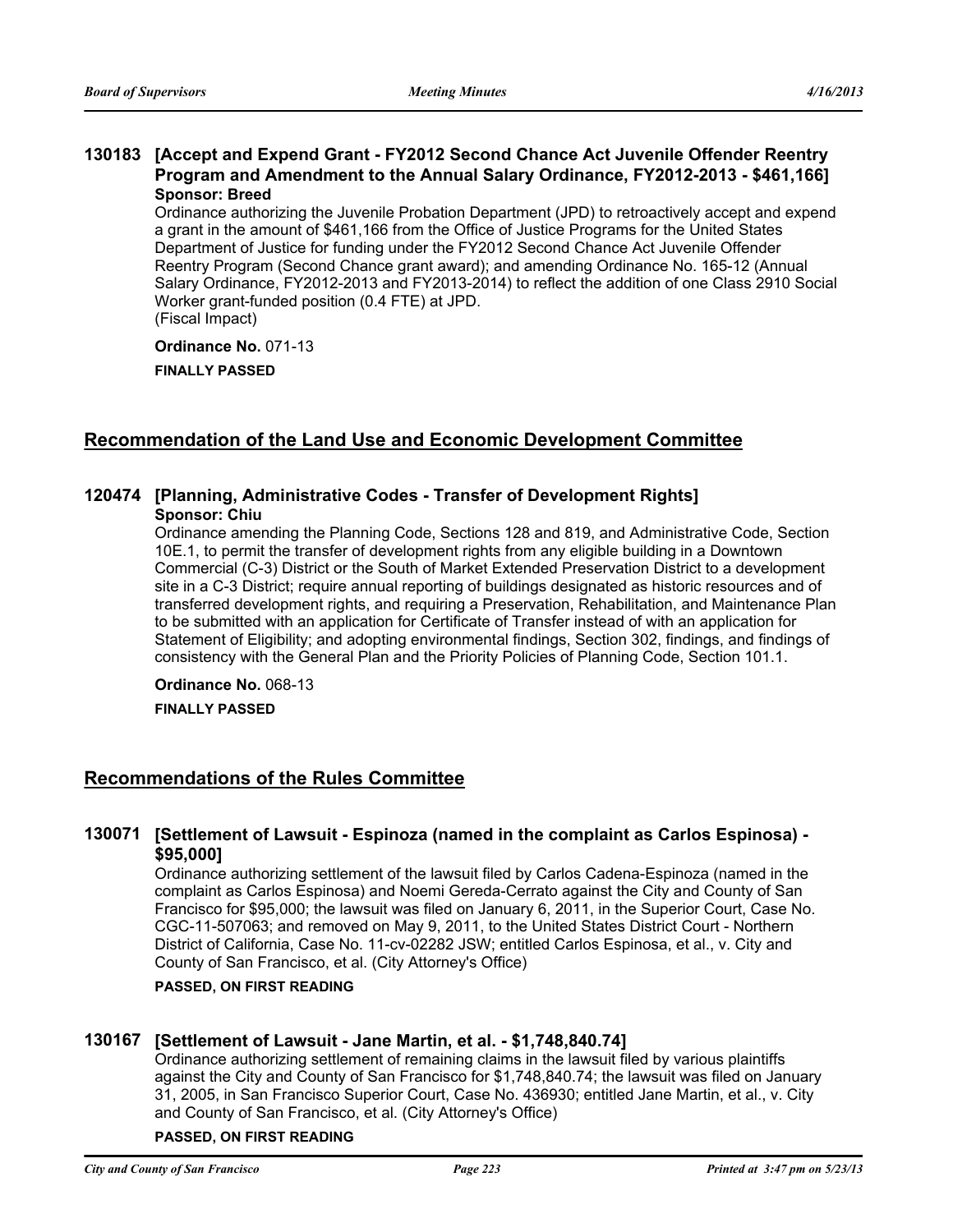### **130278 [Settlement of Lawsuit - Dadario v. CCSF - \$72,500]**

Ordinance authorizing settlement of the lawsuit filed by Marlene Dadario against the City and County of San Francisco for \$72,500; the lawsuit was filed on April 26, 2011, in San Francisco Superior Court, Case No. CGC-11-510516; entitled Marlene Dadario v. City and County of San Francisco, et al. (City Attorney's Office)

#### **PASSED, ON FIRST READING**

### **130279 [Settlement of Lawsuit - Willis v. CCSF, et al. - \$210,000]**

Ordinance authorizing settlement of the lawsuit filed by Thomas Willis against the City and County of San Francisco for \$210,000; the lawsuit was filed on January 13, 2012, in United States District Court, Northern District of California, Case No. CV 12-0231 JSW; entitled Thomas Willis v. City and County of San Francisco, et al. (City Attorney's Office)

#### **PASSED, ON FIRST READING**

### **130220 [Settlement of Claim - Roman Carrasco - \$42,000]**

Resolution approving the settlement of the unlitigated claim filed by Roman Carrasco against the City and County of San Francisco for \$42,000; claim was filed on August 1, 2012. (City Attorney's Office)

## **Resolution No.** 114-13

**ADOPTED**

### **130171 [Appointments, Pedestrian Safety Advisory Committee - Robin Brasso and Sonja Kos]**

Motion appointing Robin Brasso and Sonja Kos, terms ending March 28, 2015, to the Pedestrian Safety Advisory Committee. (Clerk of the Board)

**Motion No.** M13-054

#### **APPROVED**

### **130282 [Appointment, Graffiti Advisory Board - Jonathan Goldberg]**

Motion appointing Jonathan Goldberg, term ending April 10, 2015, to the Graffiti Advisory Board. (Clerk of the Board)

**Motion No.** M13-055

#### **APPROVED**

#### **The foregoing items were acted upon by the following vote:**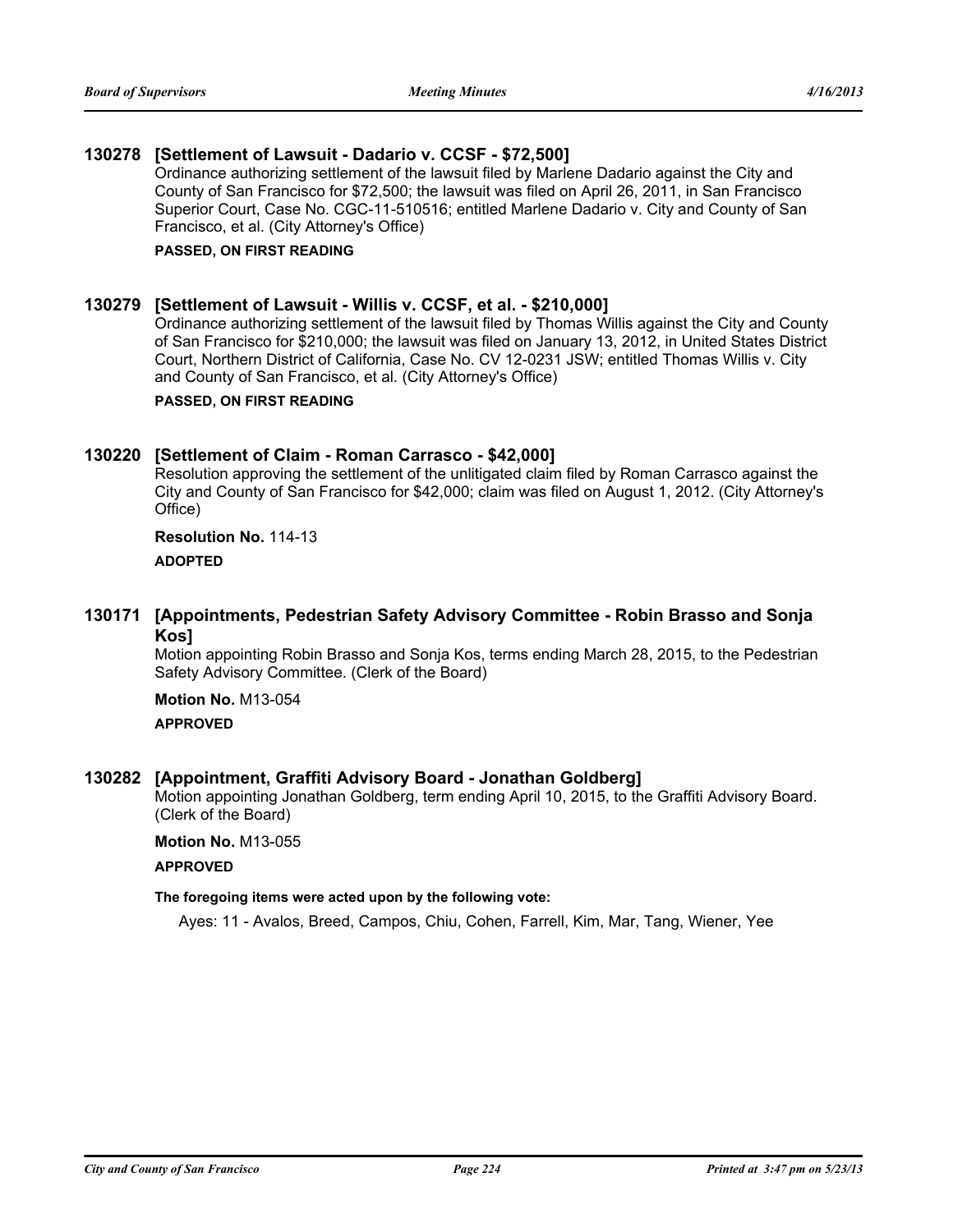### **Severed from the Consent Agenda**

*Supervisor Chiu requested that File No. 130301 be severed so that it may be considered separately.*

### **Recommendation of the Land Use and Economic Development Committee**

### **130301 [Approval to Grant Subsurface Easement for Tiebacks in the City and County of San Francisco required for the Chinese Hospital Replacement Project – Assessor's Parcel Number Block 192, Lot 035]**

#### **Sponsor: Chiu**

Resolution approving the grant of a Tieback Subsurface Easement on Assessor's Parcel Block No. 192, Lot No. 035, to the Chinese Hospital Association required for the Chinese Hospital Replacement Project; adopting findings that the grant of subsurface easement is consistent with the General Plan and the priority policies of Planning Code, Section 101.1, and environmental findings; and authorizing the Director of Property to execute documents, make certain modifications, and take certain actions in furtherance of this Resolution.

#### **Supervisor Chiu, seconded by Supervisor Mar, moved that this Resolution be AMENDED, AN AMENDMENT OF THE WHOLE BEARING SAME TITLE. The motion carried by the following vote:**

Ayes: 11 - Avalos, Breed, Campos, Chiu, Cohen, Farrell, Kim, Mar, Tang, Wiener, Yee

#### **Resolution No.** 118-13

#### **ADOPTED AS AMENDED by the following vote:**

Ayes: 11 - Avalos, Breed, Campos, Chiu, Cohen, Farrell, Kim, Mar, Tang, Wiener, Yee

## **REGULAR AGENDA**

## **UNFINISHED BUSINESS**

### **Recommendation of the Neighborhood Services and Safety Committee**

### **130033 [Liquor License - 555 Howard Street, #102]**

Resolution determining that the issuance of Type 42 on-sale beer and wine license to Steven Chen for SharChen Golf, Inc., dba Eagle Club Indoor Golf, located at 555 Howard Street (District 6), will serve the public convenience and necessity of the City and County of San Francisco, in accordance with California Business and Professions Code, Section 23958.4, and recommending that the California Department of Alcoholic Beverage Control impose conditions on the issuance of the license. (Neighborhood Services and Safety Committee)

#### **Resolution No.** 111-13

#### **ADOPTED by the following vote:**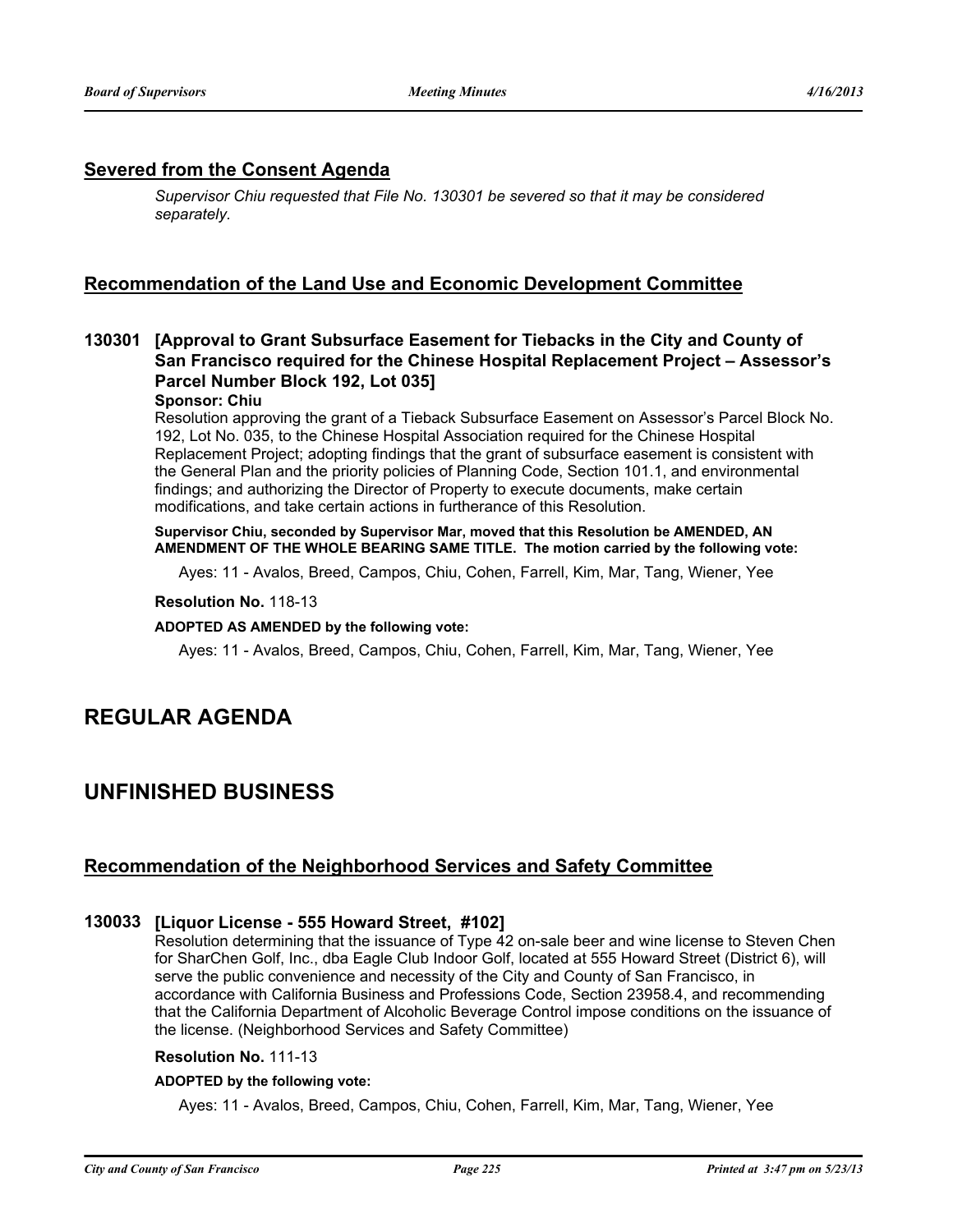## **NEW BUSINESS**

### **Recommendations of the Budget and Finance Sub-Committee**

### **121038 [Avigation Easements - San Mateo County - San Francisco International Airport's Noise Insulation Program]**

Resolution approving the acquisition of thirty Avigation Easements from various property owners in San Mateo County required for the San Francisco International Airport's Noise Insulation Program; adopting findings that the project is categorically exempt from environmental review under the California Environmental Quality Act Class 1: Existing Facilities; adopting findings that the acquisition is consistent with the City's General Plan and Eight Priority Policies of City Planning Code Section 101.1; and authorizing the Director of Property and Mayor to execute documents, make certain modifications, and take certain actions in furtherance of this Resolution. (Real Estate Department)

(Fiscal Impact)

#### **Resolution No.** 109-13

#### **ADOPTED by the following vote:**

Ayes: 11 - Avalos, Breed, Campos, Chiu, Cohen, Farrell, Kim, Mar, Tang, Wiener, Yee

### **130285 [Public Works Code - Waiver of Temporary Street Space Occupancy Fee for Small Business Week Sidewalk Sales]**

**Sponsors: Farrell; Chiu, Cohen, Wiener, Yee, Kim, Mar, Breed, Tang and Campos** Ordinance waiving the fee required by Public Works Code, Section 724.1(b), for temporary street space occupancy within certain designated streets in the City and County of San Francisco on Saturday, May 11, 2013, and Saturday May 18, 2013, as part of Small Business Week Sidewalk Sales.

*Supervisors Tang and Campos requested to be added as co-sponsors.*

#### **PASSED, ON FIRST READING by the following vote:**

Ayes: 11 - Avalos, Breed, Campos, Chiu, Cohen, Farrell, Kim, Mar, Tang, Wiener, Yee

### **130287 [Issuance of Tax-Exempt Obligations - Progress Foundation - Not to Exceed \$9,000,000]**

#### **Sponsor: Farrell**

Resolution approving the issuance of tax-exempt obligations by the California Enterprise Development Authority in an aggregate principal amount not to exceed \$9,000,000 to finance and refinance various capital facilities owned by Progress Foundation.

#### **Resolution No.** 117-13

#### **ADOPTED by the following vote:**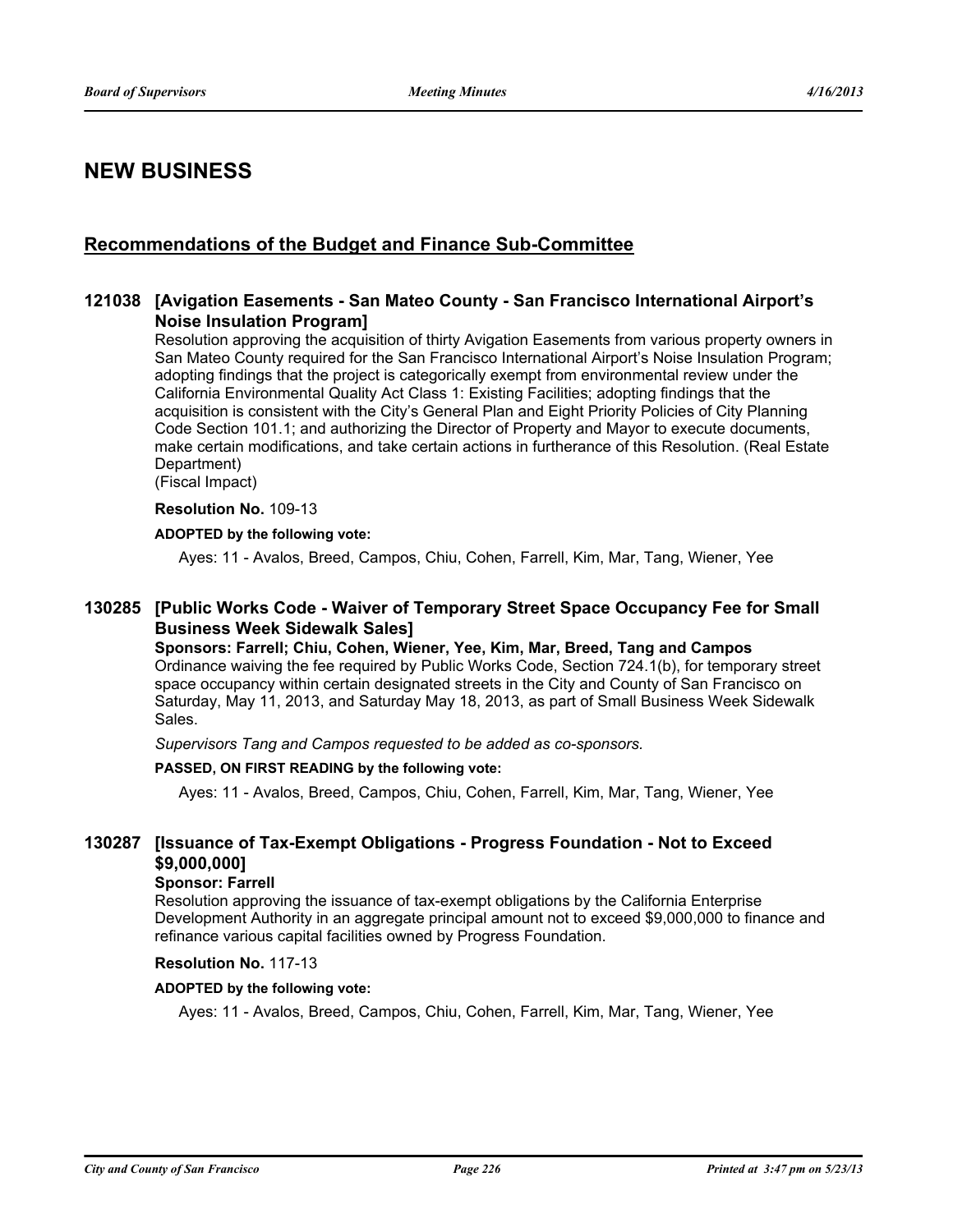### **Recommendations of the Budget and Finance Committee**

## **130275 [Appropriation - Surplus Revenues, Expenditures, and General Fund Reserve of \$4,384,994 Supporting Shortfalls - FY2012-2013]**

### **Sponsor: Mayor**

Ordinance appropriating \$3,568,579 in the Sheriff's Department, including \$3,277,905 from General Reserve and \$290,674 from State Disability Claim Reimbursement in the amount of \$1,189,268 for Worker's Compensation Expense, \$3,195,726 for overtime expenditures, and \$538,690 for reduction of revenues; including revenue de-appropriation of \$538,690 for reduction of State revenues and expenditure de-appropriation of \$1,355,105 for permanent salaries and materials and supplies in order to support the Sheriff's Department projected expenditures; as required per Ordinance No. 194-11, this Ordinance requires a two-thirds vote of all members of the Board of Supervisors for approval for \$3,195,726 of this request. (Fiscal Impact)

#### **PASSED ON FIRST READING by the following vote:**

Ayes: 11 - Avalos, Breed, Campos, Chiu, Cohen, Farrell, Kim, Mar, Tang, Wiener, Yee

### **130228 [Ten-Year Capital Expenditure Plan - FY2013-2014 through FY2022-2023] Sponsors: Mayor; Chiu and Campos**

Resolution adopting the City's Ten-Year Capital Expenditure Plan for FY2013-2014 through FY2022-2023 pursuant to Administrative Code, Section 3.20.

*Supervisor Campos requested to be added as a co-sponsor.*

#### **Resolution No.** 115-13

#### **ADOPTED by the following vote:**

Ayes: 11 - Avalos, Breed, Campos, Chiu, Cohen, Farrell, Kim, Mar, Tang, Wiener, Yee

### **130230 [5-Year Information and Communication Technology Plan - FY2013-2014 through FY2017-2018]**

#### **Sponsors: Mayor; Chiu and Campos**

Resolution adopting the City's 5-Year Information and Communication Technology Plan for FY2013-2014 through FY2017-2018 pursuant to Administrative Code, Section 22A.6.

*Supervisor Campos requested to be added as a co-sponsor.*

#### **Resolution No.** 116-13

#### **ADOPTED by the following vote:**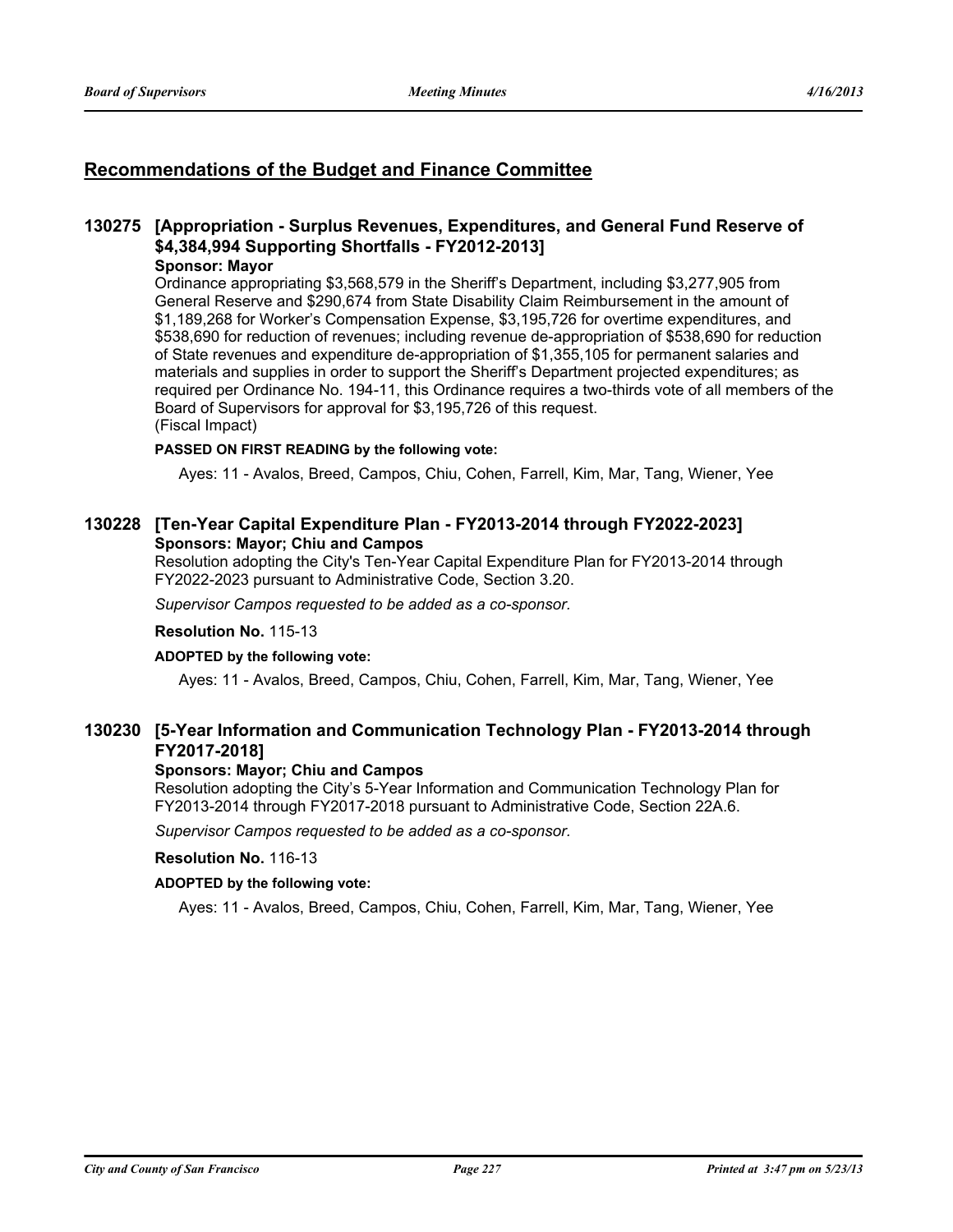### **Recommendation of the Land Use and Economic Development Committee**

### **121065 [Planning Code, Zoning Map - Polk Street Alcohol and Tobacco Paraphernalia Restrictions; Establishing Lower Polk Street Alcohol Restricted Use District] Sponsor: Chiu**

Ordinance amending the Planning Code, Section 723, to extend the restriction on Tobacco Paraphernalia Establishments in the Polk Street Neighborhood Commercial District (NCD) for an additional three years and apply it to an area within one-quarter mile of the boundaries of the NCD; adding Section 788, to establish the Lower Polk Street Alcohol Restricted Use District for the properties located on Polk Street between California Street to the north, O'Farrell Street to the south, and Polk Street's side streets between California Street, Larkin Street, O'Farrell Street, and Van Ness Avenue; amending Zoning Map, Sheet ZN-02, to designate the Lower Polk Street Alcohol Restricted Use District; and making environmental findings, Planning Code, Section 302, findings, and findings of consistency with the General Plan and the priority policies of Planning Code, Section 101.1.

#### **PASSED, ON FIRST READING by the following vote:**

Ayes: 11 - Avalos, Breed, Campos, Chiu, Cohen, Farrell, Kim, Mar, Tang, Wiener, Yee

### **From the Land Use and Economic Development Committee with a Recommendation of "Do Not Pass"**

### **120458 [General Plan - Van Ness Area Plan Amendments - California Pacific Medical Center: Cathedral Hill Campus]**

Ordinance amending the General Plan, Van Ness Area Plan, in order to facilitate the development of a high density medical center at the transit nexus of Van Ness Avenue and Geary Boulevard and reflect various elements of this use; and adopting findings, including environmental findings, Planning Code, Section 340, findings, and findings of consistency with the General Plan and the priority policies of Planning Code, Section 101.1. (Planning Department)

#### **NOT PASSED ON FIRST READING by the following vote:**

Noes: 11 - Avalos, Breed, Campos, Chiu, Cohen, Farrell, Kim, Mar, Tang, Wiener, Yee

#### **120459 [General Plan Map - California Pacific Medical Center: St. Luke's Campus]**

Ordinance amending the General Plan by amending Map 4 of the Urban Design Element to increase the height limit for the California Pacific Medical Center's St. Luke's Campus (Assessor's Parcel Block No. 6575/Lot Nos. 001, 002; Assessor's Parcel Block No. 6576/Lot No. 021, and the portion of San Jose Avenue between Cesar Chavez Street and 27th Street) to 105 feet; amending Map 5 of the Urban Design Element to reflect the proposed maximum plan dimensions and maximum diagonal plan dimensions of 227' and 270', respectively, for the St. Luke's Replacement Hospital site and 204' and 228', respectively, for the medical office building site at the St. Luke's Campus; and adopting findings, including environmental findings, Section 340, findings, and findings of consistency with the General Plan and the priority policies of Planning Code, Section 101.1. (Planning Department)

### **NOT PASSED ON FIRST READING by the following vote:**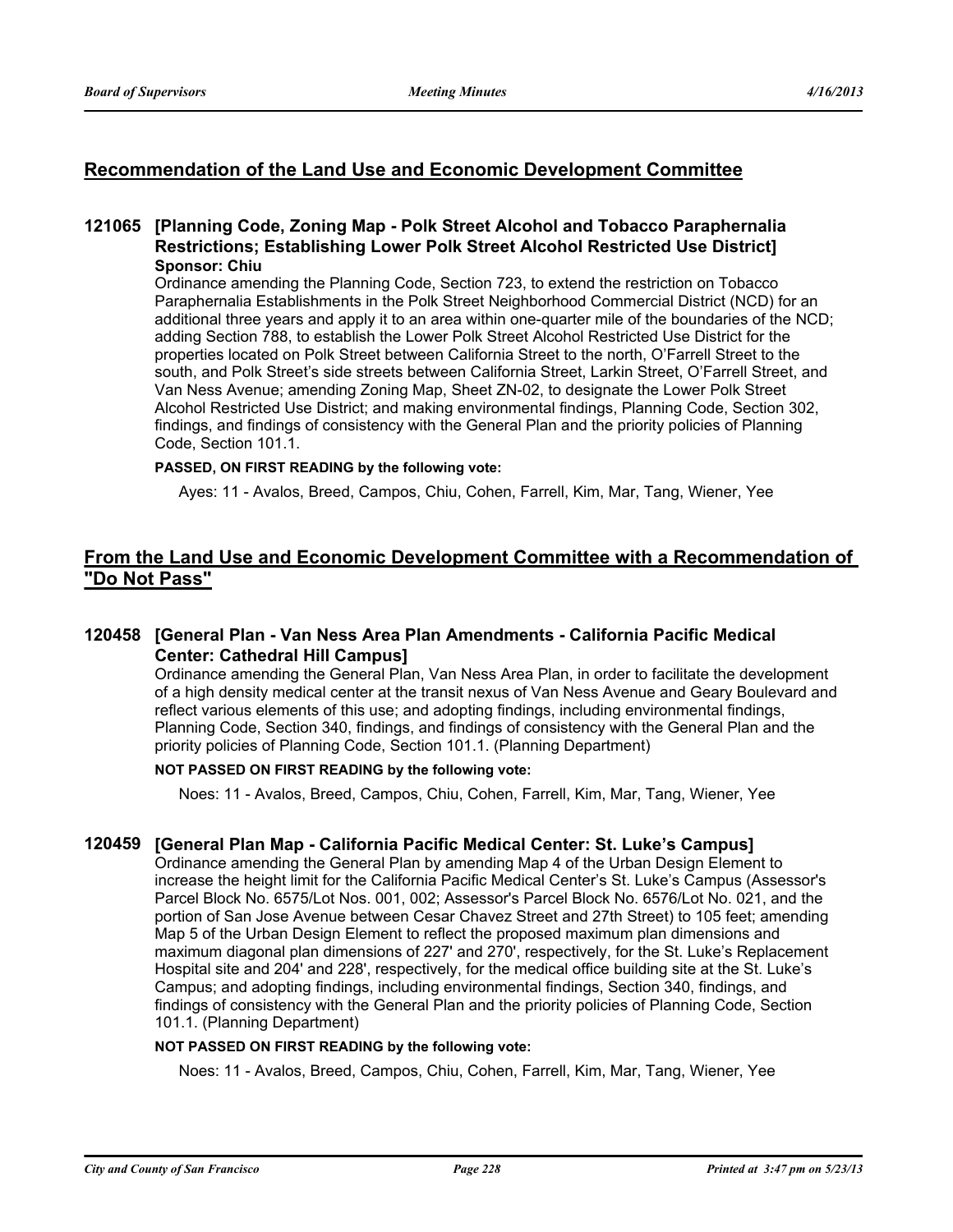### **120460 [General Plan Map - California Pacific Medical Center: Cathedral Hill Campus]**

Ordinance amending the General Plan by amending Map 4 of the Urban Design Element to allow for development up to a height of 265 feet on the block bounded by Van Ness Avenue, Geary Boulevard, Franklin and Post Streets; amending Map 5 of the Urban Design Element to reflect the proposed maximum plan dimensions and maximum diagonal plan dimensions of 385' and 466', respectively, for the Cathedral Hill Hospital site, and 265' and 290', respectively, for the Cathedral Hill Medical Office Building site; amending Map 1 of the Van Ness Area Plan, to designate the sites of the proposed Cathedral Hill Hospital and Medical Office Building as the Van Ness Medical Use Subdistrict; amending Map 2 of the Van Ness Area Plan to create a 265-V height/bulk district coterminous with the Hospital site; and adopting findings, including environmental findings, Planning Code, Section 340, findings, and findings of consistency with the General Plan and the priority policies of Planning Code, Section 101.1. (Planning Department)

#### **NOT PASSED ON FIRST READING by the following vote:**

Noes: 11 - Avalos, Breed, Campos, Chiu, Cohen, Farrell, Kim, Mar, Tang, Wiener, Yee

### **Recommendations of the Neighborhood Services and Safety Committee**

### **120961 [Liquor License - 543-2nd Street]**

Resolution determining that the issuance of a Type 42 on-sale beer and wine public premises license to Dion Cheng and Rachel Cheng for Zaza Spa, located at 543-2nd Street (District 6), will serve the public convenience or necessity of the City and County of San Francisco, in accordance with California Business and Professions Code, Section 23958.4, and recommending that the California Department of Alcoholic Beverage Control impose conditions on the issuance of the license. (Neighborhood Services and Safety Committee)

#### **Resolution No.** 108-13

#### **ADOPTED by the following vote:**

Ayes: 11 - Avalos, Breed, Campos, Chiu, Cohen, Farrell, Kim, Mar, Tang, Wiener, Yee

#### **121082 [Liquor License - 57 New Montgomery Street]**

Resolution determining that the issuance of a Type 21 off-sale general license to Mokles S. Hanna for F.M. Smokes and Wines, Inc., located at 57 New Montgomery Street (District 6), will serve the public convenience or necessity of the City and County of San Francisco, in accordance with California Business and Professions Code, Section 23958.4, and recommending that the California Department of Alcoholic Beverage Control impose conditions on the issuance of the license. (Neighborhood Services and Safety Committee)

#### **Resolution No.** 110-13

#### **ADOPTED by the following vote:**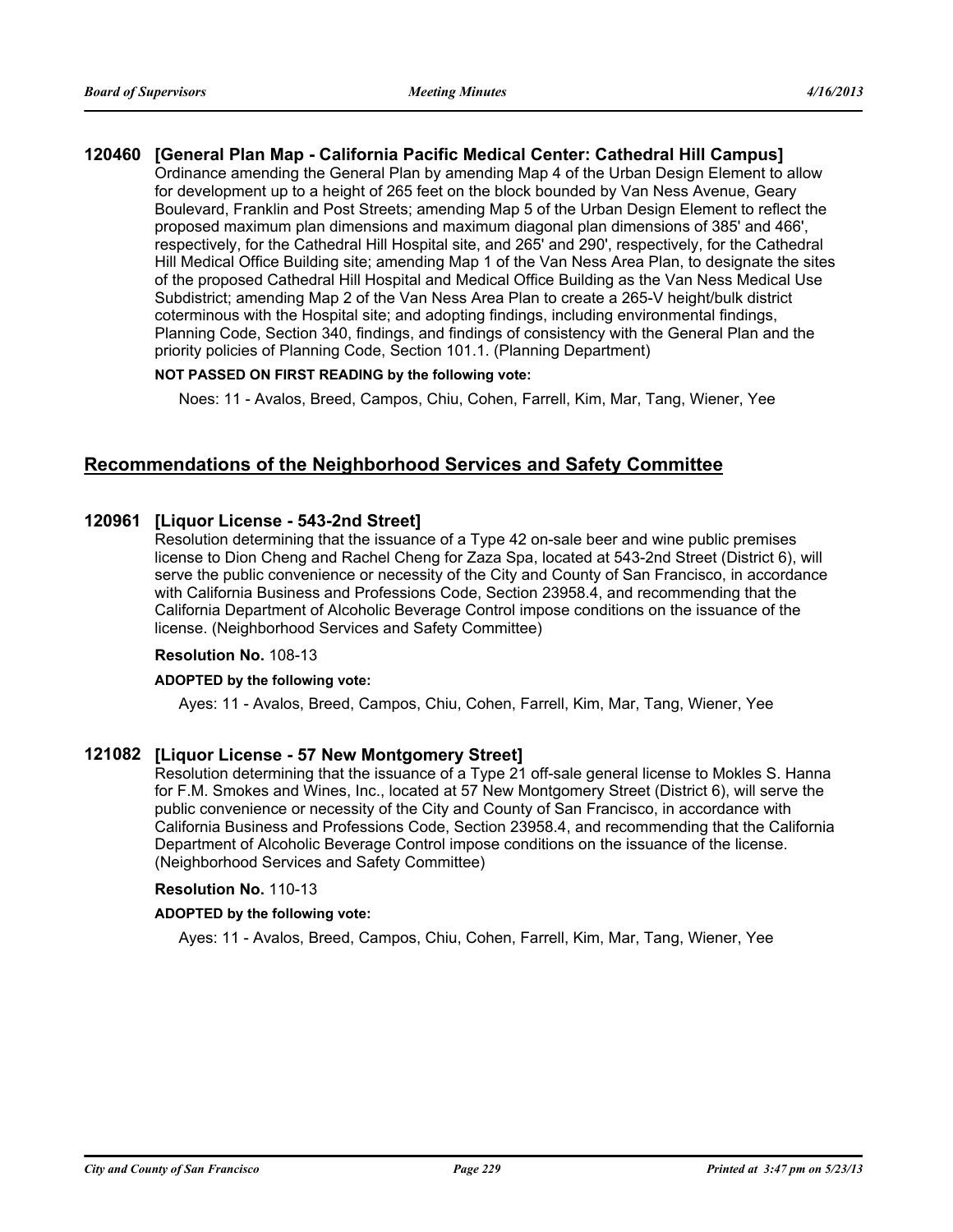#### **130067 [Liquor License Transfer - 500 Laguna Street]**

Resolution determining that the transfer of a Type 21 off-sale general license from 201 Leland Avenue to 500 Laguna Street (District 5), to Krista Avery and Manuel Bargiela for O Camino, dba Nosa Ria, will serve the public convenience or necessity of the City and County of San Francisco, in accordance with California Business and Professions Code, Section 23958.4, and recommending that the California Department of Alcoholic Beverage Control impose conditions on the issuance of the license. (Neighborhood Services and Safety Committee)

#### **Resolution No.** 112-13

#### **ADOPTED by the following vote:**

Ayes: 11 - Avalos, Breed, Campos, Chiu, Cohen, Farrell, Kim, Mar, Tang, Wiener, Yee

### **130069 [Liquor License - 820-26th Street]**

Resolution determining that the issuance of Type 42 on-sale beer and wine license to Cesar Ascarrunz for Cesar's Ballroom, located at 820-26th Street (District 10), will serve the public convenience and necessity of the City and County of San Francisco, in accordance with California Business and Professions Code, Section 23958.4, and recommending that the California Department of Alcoholic Beverage Control impose conditions on the issuance of the license. (Neighborhood Services and Safety Committee)

#### **Resolution No.** 113-13

#### **ADOPTED by the following vote:**

Ayes: 11 - Avalos, Breed, Campos, Chiu, Cohen, Farrell, Kim, Mar, Tang, Wiener, Yee

### **Supervisor Mar Excused from Voting**

**Supervisor Farrell, seconded by Supervisor Cohen, moved that Supervisor Mar be excused from voting on File No. 130280. The motion carried by the following vote:**

Ayes: 10 - Avalos, Breed, Campos, Chiu, Cohen, Farrell, Kim, Tang, Wiener, Yee Excused: 1 - Mar

### **Recommendation of the Rules Committee**

### **130280 [Appointment, Association of Bay Area Governments Executive Board - Supervisor Eric Mar]**

Motion appointing Supervisor Eric Mar, term ending June 30, 2013, to the Association of Bay Area Governments Executive Board. (Clerk of the Board)

**Motion No.** M13-056

#### **APPROVED by the following vote:**

Ayes: 10 - Avalos, Breed, Campos, Chiu, Cohen, Farrell, Kim, Tang, Wiener, Yee Excused: 1 - Mar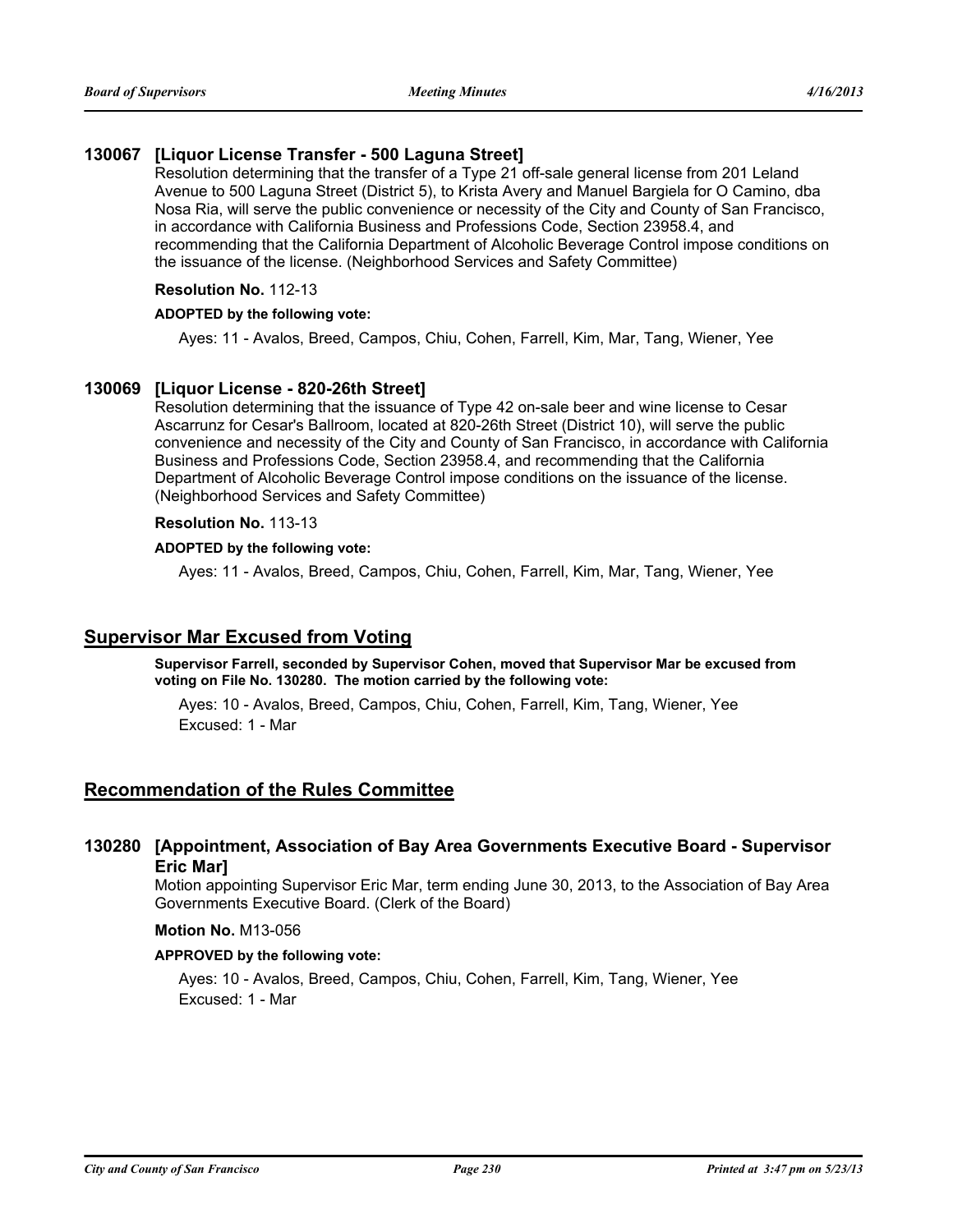## **SPECIAL ORDER 2:30 P.M. - Recognition of Commendations**

### **Privilege of the Floor**

**Supervisor Avalos, seconded by Supervisor Yee, moved to suspend Rule 4.37 of the Rules of Order of the Board of Supervisors to grant privilege of the floor to the following guests. The motion carried by the following vote:**

Ayes: 11 - Avalos, Breed, Campos, Chiu, Cohen, Farrell, Kim, Mar, Tang, Wiener, Yee

*Supervisor Avalos introduced, welcomed, and presented a Certificate of Honor to Lisa Braden, Branch Library, of the Ocean View Library, on the occasion of National Library Week, in recognition of their accomplishments, and continued community support. Supervisor Kim shared in this commendation.*

*Supervisor Yee introduced, welcomed, and presented a Certificate of Honor to Members of the Child Care Provider Association in recognition of their accomplishments and continued community support.*

*Supervisors Farrell and Breed introduced, welcomed, and presented Certificates of Honor to the Women and Men's Basketball Teams of the Sacred Heart Cathedral Prep in recognition of their accomplishments and continued community support.*

## **ROLL CALL FOR INTRODUCTIONS**

*Legislation Introduced will appear on the Final Minutes for this meeting. Once the Legislation Introduced is approved, it will be available on http://www.sfbos.org/legislation\_introduced.*

## **PUBLIC COMMENT**

*Abdallah Megahed; expressed various concerns. James Chaffee; expressed concerns relating to the SF Public Library. Ray Hartz; expressed concerns relating to open government, public records act, and SF Public Library. (See additional information on Page 15.) Peter Warfield; expressed concerns relating to the SF Public Library. Neil Gehani; spoke in support of establishing an electrical undergrounding task force. Eugene Gordon, Jr.; expressed various concerns. Walter Paulson; shared in song certain concerns with the Board. Diamond Dave Whitaker; shared in poem the upcoming poems under the dome. E.K. Keith; shared in poem the upcoming poems under the dome. Valerie Ibarra; shared in poem the upcoming poems under the dome. Virginia Barrett; shared in poem the upcoming poems under the dome. Bobby Cohen; shared in poem the upcoming poems under the dome. Douglas Yepp; expressed various concerns. L. Elizabeth Cromwell; spoke in support of establishing an electrical undergrounding task force. Male Speaker; expressed various concerns. Tom Gilberty; expressed various concerns relating to noise pollution. Arthur; expressed various concerns relating to district versus at large elections.*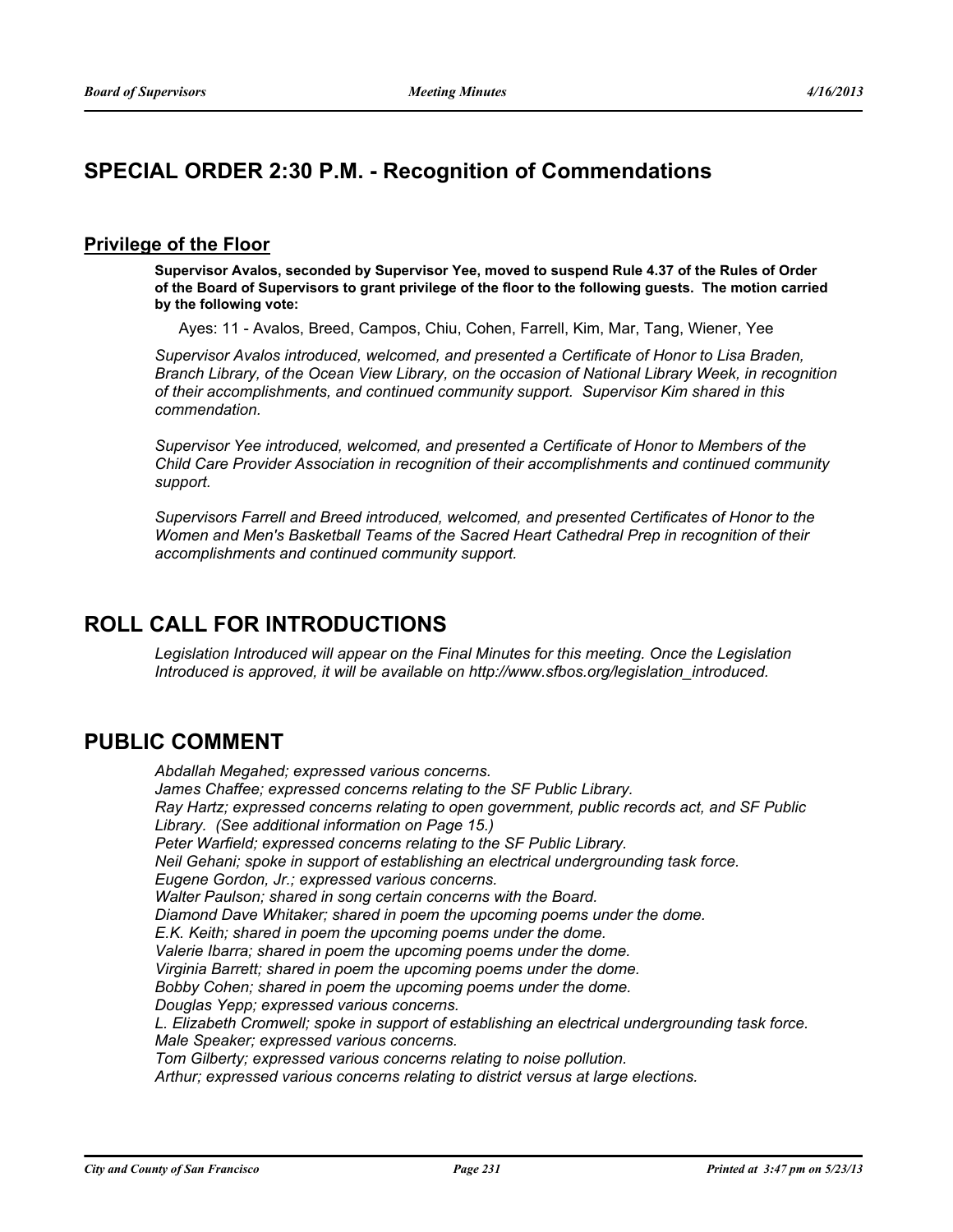## **FOR ADOPTION WITHOUT COMMITTEE REFERENCE**

### **Severed from the For Adoption Without Committee Reference Agenda**

*Supervisor Mar requested that File No. 130320 be severed so that it may be considered separately.*

### **130320 [The Year of the Child - 2013]**

**Sponsors: Mar; Cohen, Yee, Chiu and Campos**

Resolution declaring 2013 as "The Year of the Child" in the City and County of San Francisco.

*Supervisor Campos requested to be added as a co-sponsor.*

**Supervisor Mar, seconded by Supervisor Campos, moved that this Resolution be AMENDED, AN AMENDMENT OF THE WHOLE BEARING SAME TITLE. The motion carried by the following vote:**

Ayes: 11 - Avalos, Breed, Campos, Chiu, Cohen, Farrell, Kim, Mar, Tang, Wiener, Yee

**Resolution No.** 119-13

#### **ADOPTED AS AMENDED by the following vote:**

Ayes: 11 - Avalos, Breed, Campos, Chiu, Cohen, Farrell, Kim, Mar, Tang, Wiener, Yee

## **IMPERATIVE AGENDA**

*[Purely Commendatory Finding]*

*Motion that the Board find that the resolution(s) being considered at this time are purely commendatory.*

**Supervisor Mar, seconded by Supervisor Campos, moved ADOPTION of the commendatory finding. The motion carried by the following vote:**

Ayes: 11 - Avalos, Breed, Campos, Chiu, Cohen, Farrell, Kim, Mar, Tang, Wiener, Yee

*[Brown Act Finding]*

*Motion that the Board find by roll call vote that, for the resolution(s) being considered at this time, there is a need to take immediate action. The need to take action came to the attention of the City and County of San Francisco after the agenda was posted.*

**Supervisor Mar, seconded by Supervisor Campos, moved ADOPTION of the Brown Act finding. The motion carried by the following vote:**

Ayes: 11 - Avalos, Breed, Campos, Chiu, Cohen, Farrell, Kim, Mar, Tang, Wiener, Yee

**130339 [Tia Margarita Restaurant Day - April 20, 2013] Sponsor: Mar**

> Resolution declaring April 20, 2013, as Tia Margarita Restaurant Day and recognizing its 50th anniversary in the City and County of San Francisco.

*The President inquired as to whether any member of the public wished to address the Board relating to File No. 130339. There were no speakers. The President declared public comment closed.*

**Resolution No.** 120-13

**ADOPTED by the following vote:**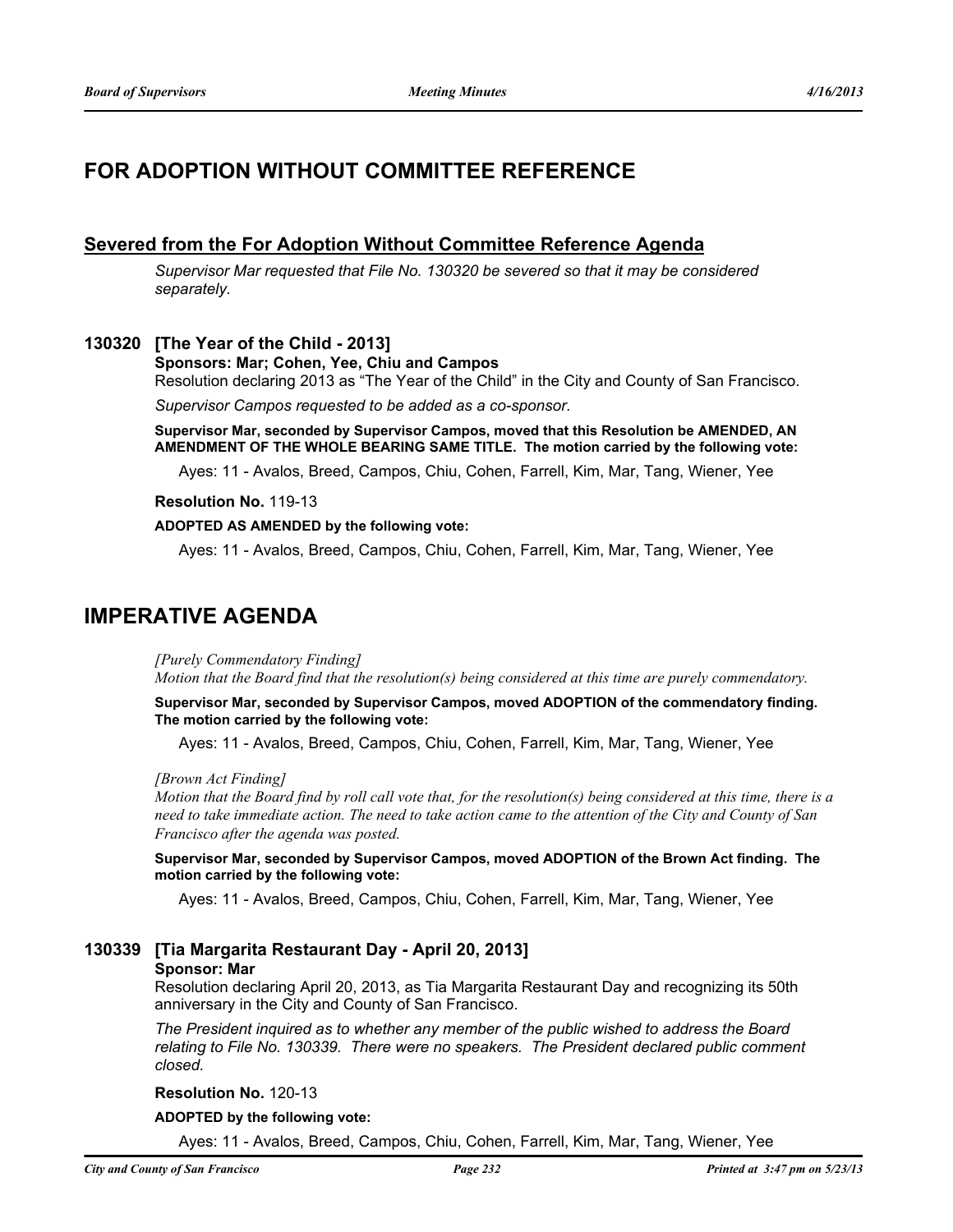## **LEGISLATION INTRODUCED AT ROLL CALL**

### **Introduced by a Supervisor or the Mayor**

*Pursuant to Charter, Section 2.105, an Ordinance or Resolution may be introduced before the Board of Supervisors by a Member of the Board, a Committee of the Board, or the Mayor and shall be referred to and reported upon by an appropriate Committee of the Board.*

### **Ordinances**

#### **130182 [Police, Administrative Codes - Entertainment-Related Permits] Sponsor: Wiener**

Ordinance amending the Police Code to clarify permit requirements and procedures, as well as to expand suspension, citation, and enforcement provisions regarding Entertainment Commission permits, including Place of Entertainment Permits, Limited Live Performance Permits, Temporary Place of Entertainment Permits, Temporary Limited Live Performance Permits, Extended-Hours Premises Permits, and Temporary Extended-Hours Premises Permits, and noise limits and standards; amending the Administrative Code to clarify fee setting and reporting procedures; and making environmental findings.

02/26/13; ASSIGNED UNDER 30 DAY RULE to Land Use and Economic Development Committee, expires on 3/28/2013.

03/05/13; REFERRED TO DEPARTMENT.

03/08/13; RESPONSE RECEIVED.

04/16/13; SUBSTITUTED AND ASSIGNED to Land Use and Economic Development Committee.

### **130340 [Park Code - Farmers' Market Permits]**

#### **Sponsor: Wiener**

Ordinance amending Park Code, Section 7.21, to authorize Farmers' Markets on Recreation and Park Department property to operate more than once a week, and specifying the applicable permit fee; and making environmental findings.

04/16/13; ASSIGNED UNDER 30 DAY RULE to Budget and Finance Sub-Committee, expires on 5/16/2013.

### **Resolutions**

### **130341 [Real Property Acquisition - Park Purposes - 3861-24th Street - \$4,242,510] Sponsor: Wiener**

Resolution authorizing the acquisition of real property at 3861-24th Street, Assessor's Parcel Block No. 6509, Lot No. 040, for \$4,242,510 for park purposes, from the Noe Valley Ministry PCUSA; finding that the proposed transaction is in conformance with the City's General Plan and the priority policies of Planning Code, Section 101.1, and categorically exempt from environmental review as under the California Environmental Quality Act. (Fiscal Impact)

04/16/13; RECEIVED AND ASSIGNED to Budget and Finance Sub-Committee.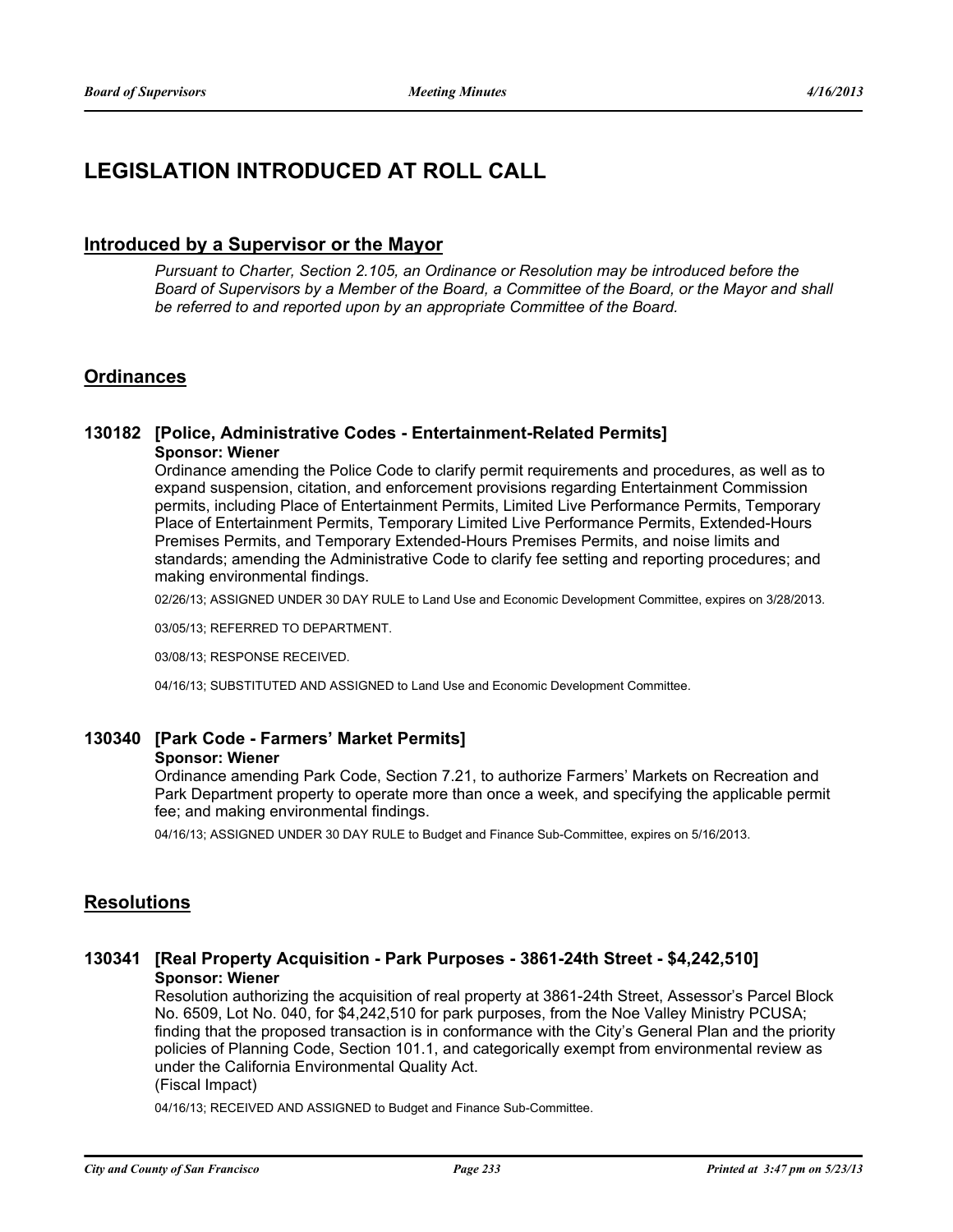### **130342 [Lease Amendment - Master Bike Rental Concession - ParkWide Activities, LLC] Sponsors: Breed; Mar**

Resolution authorizing the execution of a first amendment to the lease between the Recreation and Park Department and ParkWide Activities, LLC, for the operation of a master bike rental concession in City parks, for the period of August 17, 2011, through August 16, 2016.

04/16/13; RECEIVED AND ASSIGNED to Budget and Finance Sub-Committee.

### **130343 [Accept and Expend Grant - San Francisco Covered California Initiative - \$568,800] Sponsor: Mayor**

Resolution authorizing the Department of Public Health to accept and expend a grant in the amount of \$568,800 from the State of California to participate in a program entitled San Francisco Covered California Initiative for the period of May 1, 2013, through December 31, 2014.

04/16/13; RECEIVED AND ASSIGNED to Budget and Finance Sub-Committee.

## **130344 [Urging the California State Legislature to Pass Assembly Bill 900]**

#### **Sponsor: Chiu**

Resolution urging the California State Legislature to pass Assembly Bill 900 to eliminate the reduction in Medi-Cal rates for distinct part nursing facilities included in the State budget for FY2011-2012.

04/16/13; REFERRED FOR ADOPTION WITHOUT COMMITTEE REFERENCE AGENDA AT THE NEXT BOARD MEETING.

### **130345 [Commendation - Laura Lai - Distinguished Service] Sponsors: Chiu; Mar**

Resolution commending Laura Lai for her lifetime of community activism, civil rights advocacy, and documentation of Chinese American history, and declaring April 27, 2013, as Laura Lai Day in the City and County of San Francisco.

04/16/13; REFERRED FOR ADOPTION WITHOUT COMMITTEE REFERENCE AGENDA AT THE NEXT BOARD MEETING.

### **130346 [Urging the California State Legislature to Pass Assembly Bill 336] Sponsors: Campos; Wiener, Avalos, Mar and Yee**

Resolution urging the California State Legislature to pass Assembly Bill 336, which states that possession of one or more condoms shall not be used as evidence of soliciting or engaging in prostitution in the State of California.

04/16/13; REFERRED FOR ADOPTION WITHOUT COMMITTEE REFERENCE AGENDA AT THE NEXT BOARD MEETING.

### **130347 [Urging the California State Legislature to Pass Assembly Bill 1266] Sponsors: Campos; Wiener, Avalos, Kim and Mar**

Resolution urging the California State Legislature to pass Assembly Bill 1266, the School Success and Opportunity Act.

04/16/13; REFERRED FOR ADOPTION WITHOUT COMMITTEE REFERENCE AGENDA AT THE NEXT BOARD MEETING.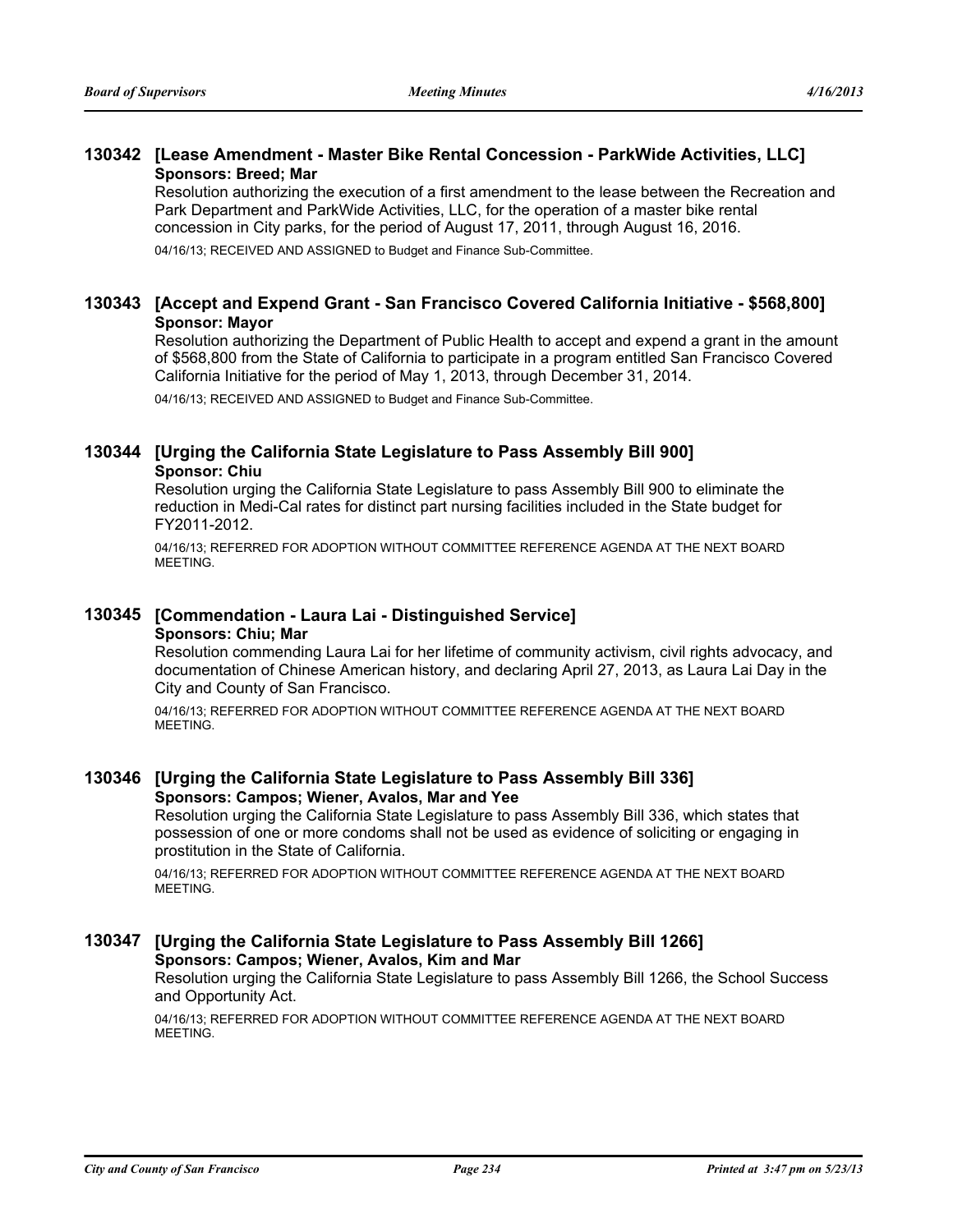### **130348 [Urging the California State Legislature to Pass Assembly Bill 580] Sponsors: Mar; Chiu and Breed**

Resolution urging the California State Legislature to pass Assembly Bill 580, to restore \$75 million in annual funding to the California Arts Council.

04/16/13; REFERRED FOR ADOPTION WITHOUT COMMITTEE REFERENCE AGENDA AT THE NEXT BOARD MEETING.

## **130349 [Municipal Transportation Agency Fiscal Agent - Local Priority Development Area Planning and Implementation Funds]**

#### **Sponsor: Wiener**

Resolution authorizing the Municipal Transportation Agency to act as the fiscal agent for \$2,380,000 in funds received by the Planning Department through Metropolitan Transportation Commission Resolution No. 4035 for the implementation of the County Priority Development Area Planning and Implementation Program.

04/16/13; REFERRED FOR ADOPTION WITHOUT COMMITTEE REFERENCE AGENDA AT THE NEXT BOARD MEETING.

### **Requests for Hearing**

#### **130350 [Hearing - Security Measures for Large Public Events] Sponsor: Mar**

Hearing to receive information on security measures for large public events held in the City and County of San Francisco.

04/16/13; RECEIVED AND ASSIGNED to Neighborhood Services and Safety Committee.

### **130351 [Hearing - San Francisco International Airport - Budget Update - FY2013-2014 and FY2014-2015]**

#### **Sponsor: Farrell**

Hearing to receive an update on the San Francisco International Airport budget for FY2013-2014 and FY2014-2015.

04/16/13; RECEIVED AND ASSIGNED to Budget and Finance Committee.

### **130352 [Hearing - Summer Jobs Plus Initiative and Summer School Programming] Sponsor: Kim**

Hearing to receive information from the Mayor's Office of Employment and Workforce Development, Department of Children, Youth and Their Families, and Unified School District regarding the status of Summer Jobs Plus initiative and summer school programming for public school students.

04/16/13; RECEIVED AND ASSIGNED to City and School District Select Committee.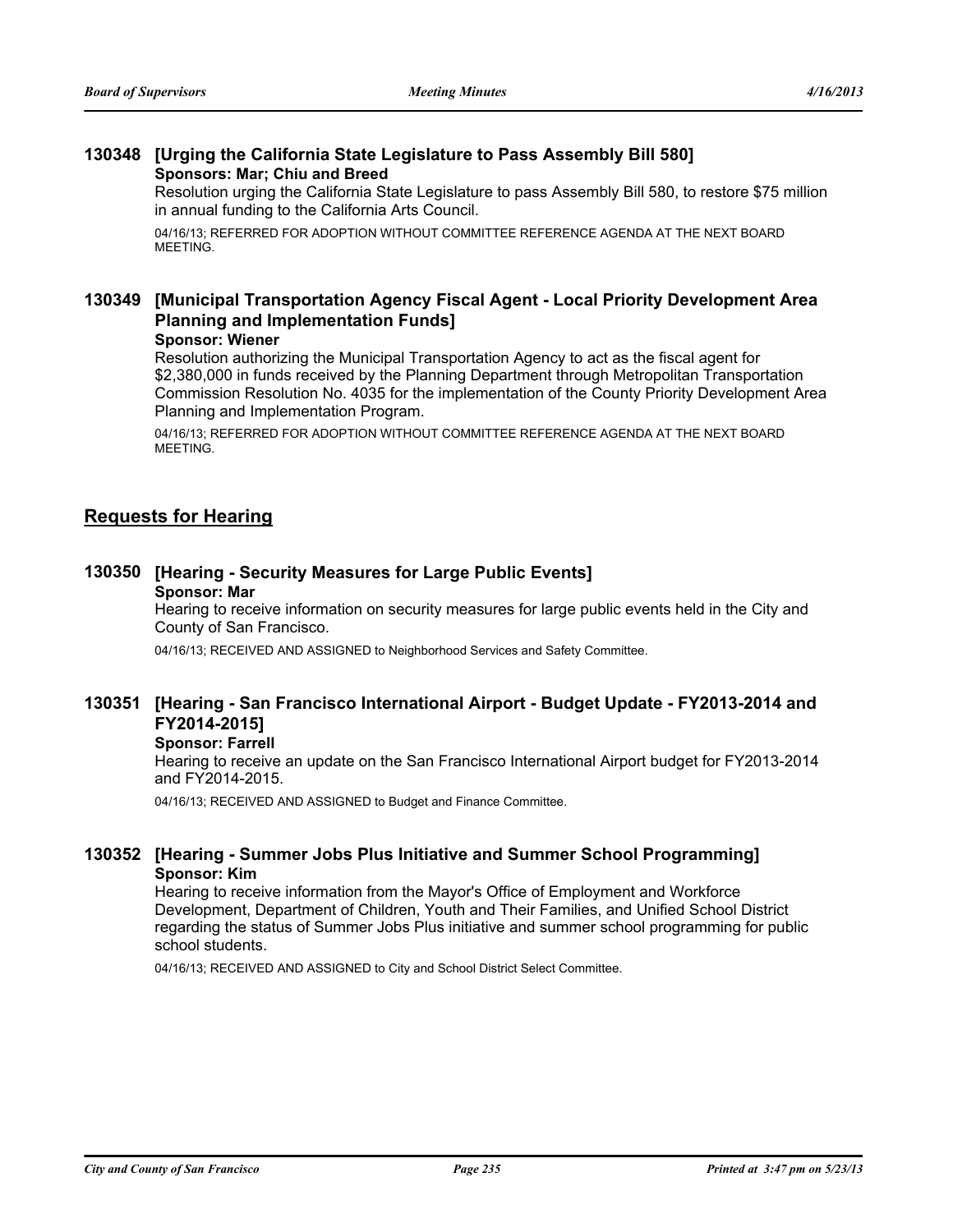### **Introduced at the Request of a Department**

*Pursuant to Rules of Order of the Board of Supervisors, Section 2.7.1, Department Heads may submit proposed legislation to the Clerk of the Board, in which case titles of the legislation will be printed at the rear of the next available agenda of the Board.*

## **PROPOSED ORDINANCES**

**130313 [Settlement of Lawsuit - Carlos Benavides Arroliga v. CCSF, et al. - \$250,000]** Ordinance authorizing settlement of the lawsuit filed by Carlos Benavides Arroliga against the City and County of San Francisco for \$250,000; the lawsuit was filed on September 13, 2011, in San Francisco Superior Court, Case No. CGC-11-514165; entitled Carlos Benavides Arroliga, et al., v. City and County of San Francisco, et al.; other material terms of said settlement are material terms. (City Attorney's Office)

04/03/13; RECEIVED FROM DEPARTMENT.

04/16/13; RECEIVED AND ASSIGNED to Rules Committee.

**130314 [Settlement of Lawsuit - Lloyds and Zurich North America v. CCSF - \$80,000]** Ordinance authorizing settlement of the lawsuit by Zurich American Insurance Company, against the City and County of San Francisco for \$80,000; the lawsuit was filed on January 17, 2013, in San Francisco Superior Court, Case No. CGC-13-528071; entitled Zurich American Insurance Company v. City and County of San Francisco, et al. (City Attorney's Office) 04/03/13; RECEIVED FROM DEPARTMENT.

04/16/13; RECEIVED AND ASSIGNED to Rules Committee.

#### **130315 [Settlement of Lawsuit - CTIA - The Wireless Association]**

Ordinance authorizing settlement of a lawsuit filed by CTIA against the City and County of San Francisco; the lawsuit was filed on July 23, 2010, in United States District Court, Northern District of California, Case No. 3:10-cv-03224 (WHA); entitled CTIA - The Wireless Association v. City and County of San Francisco; the material terms of said settlement are that: CTIA and the City will enter into a stipulated Final Judgment for the CTIA, including declaratory relief and a permanent injunction against enforcement of the Cell Phone Right-to-Know Law; the City will cease all litigation over the Cell Phone Right-to-Know Law; and, CTIA will waive its claims for attorney's fees. (City Attorney's Office)

04/05/13; RECEIVED FROM DEPARTMENT.

04/16/13; RECEIVED AND ASSIGNED to Rules Committee.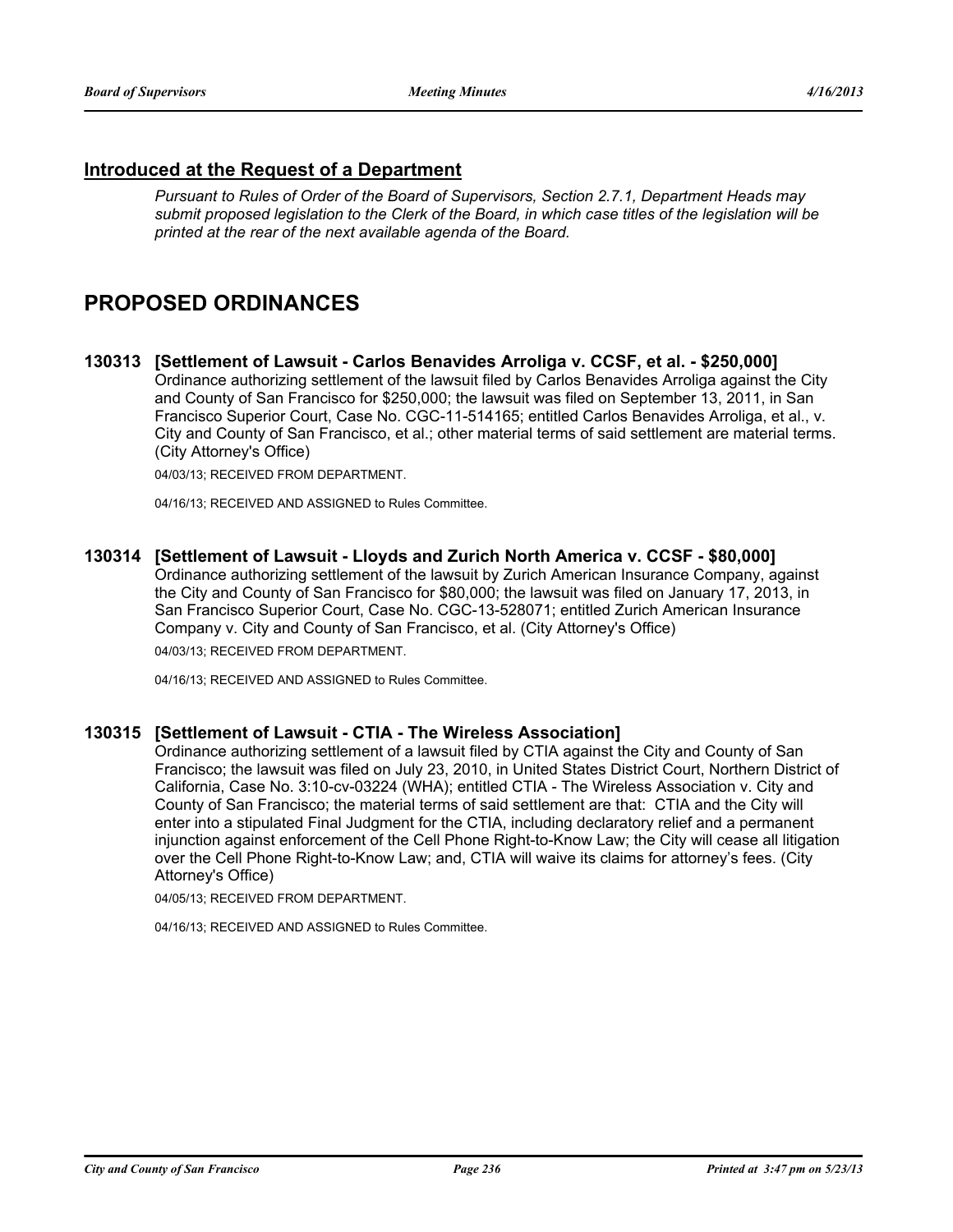## **PROPOSED RESOLUTION**

### **130312 [Settlement of Claim - Kerry MacRae - \$275,000]**

Resolution approving the settlement of the unlitigated claim filed by Kerry MacRae against the City and County of San Francisco for \$275,000; claim was filed on April 27, 2012. (Public Works Department)

04/03/13; RECEIVED FROM DEPARTMENT.

04/16/13; RECEIVED AND ASSIGNED to Rules Committee.

### **In Memoriams**

*Robert Chrisman - Supervisor Cohen Becky Lee - Supervisor Yee Carlos Ramirez - Supervisors Mar and Campos*

## **ADJOURNMENT**

*There being no further business, the Board adjourned at the hour of 4:08 p.m.*

*N.B. The Minutes of this meeting set forth all actions taken by the Board of Supervisors on the matters stated, but not necessarily the chronological sequence in which the matters were taken up.*

*Approved by the Board of Supervisors on May 21, 2013.*

Angela Calvillo, Clerk of the Board